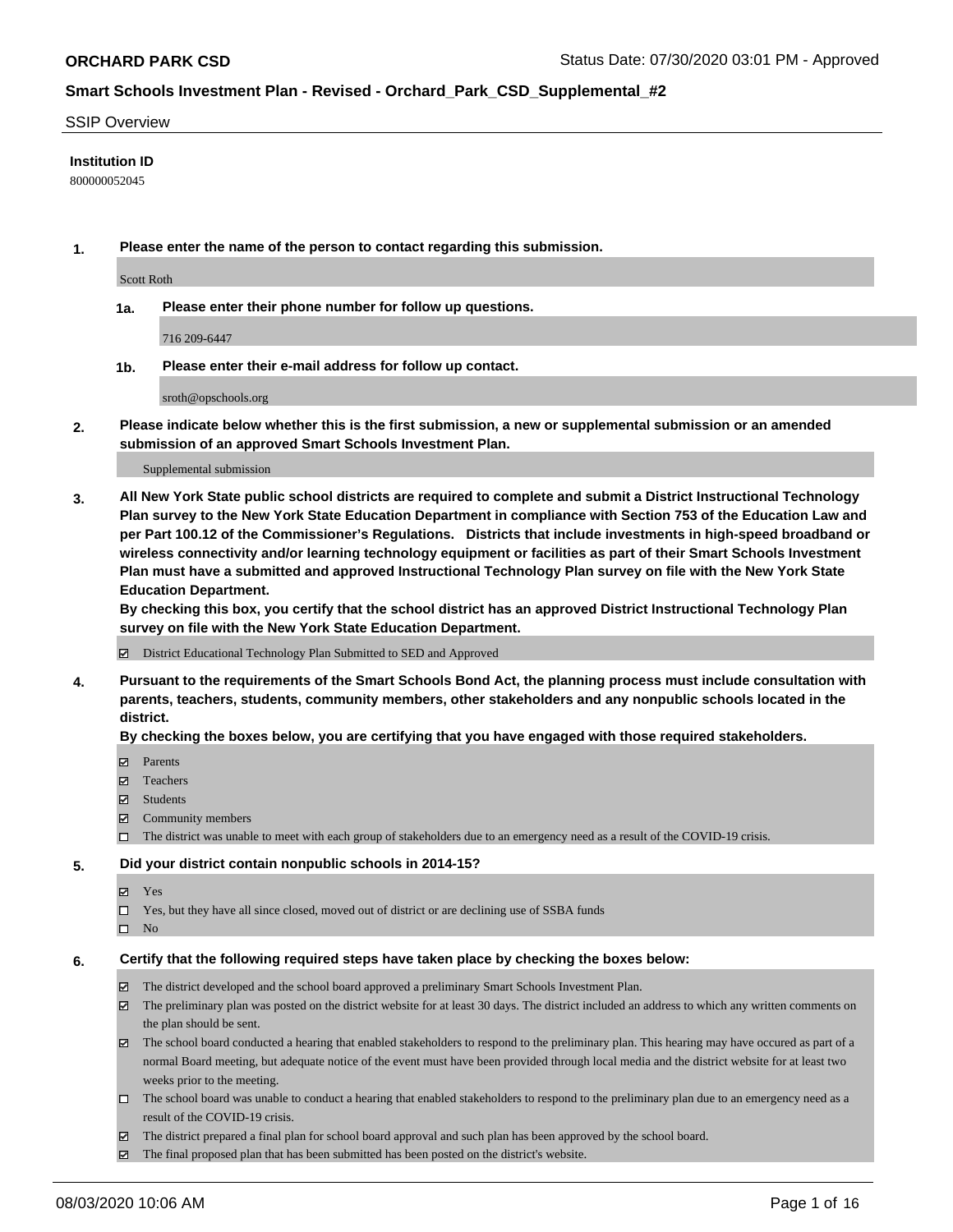SSIP Overview

**6a. Please upload the proposed Smart Schools Investment Plan (SSIP) that was posted on the district's website, along with any supporting materials. Note that this should be different than your recently submitted Educational Technology Survey. The Final SSIP, as approved by the School Board, should also be posted on the website and remain there during the course of the projects contained therein.**

April 2019 NYS SSBA Public Hearing- Phase 3.pdf

**6b. Enter the webpage address where the final Smart Schools Investment Plan is posted. The Plan should remain posted for the life of the included projects.**

https://www.opschools.org/Page/188

**7. Please enter an estimate of the total number of students and staff that will benefit from this Smart Schools Investment Plan based on the cumulative projects submitted to date.**

5,200

**8. An LEA/School District may partner with one or more other LEA/School Districts to form a consortium to pool Smart Schools Bond Act funds for a project that meets all other Smart School Bond Act requirements. Each school district participating in the consortium will need to file an approved Smart Schools Investment Plan for the project and submit a signed Memorandum of Understanding that sets forth the details of the consortium including the roles of each respective district.**

 $\Box$  The district plans to participate in a consortium to partner with other school district(s) to implement a Smart Schools project.

### **9. Please enter the name and 6-digit SED Code for each LEA/School District participating in the Consortium.**

| Partner LEA/District | ISED BEDS Code |
|----------------------|----------------|
| (No Response)        | (No Response)  |

### **10. Please upload a signed Memorandum of Understanding with all of the participating Consortium partners.**

(No Response)

**11. Your district's Smart Schools Bond Act Allocation is:**

\$2,333,018

### **12. Final 2014-15 BEDS Enrollment to calculate Nonpublic Sharing Requirement**

|            | Public Enrollment | Nonpublic Enrollment | Total Enrollment | l Nonpublic Percentage |
|------------|-------------------|----------------------|------------------|------------------------|
| Enrollment | 1.895             | 422                  | 5.317.00         | .94                    |

**13. This table compares each category budget total, as entered in that category's page, to the total expenditures listed in the category's expenditure table. Any discrepancies between the two must be resolved before submission.**

|                                          | Sub-Allocations | <b>Expenditure Totals</b> | <b>Difference</b> |
|------------------------------------------|-----------------|---------------------------|-------------------|
| <b>School Connectivity</b>               | 121,000.00      | 121,000.00                | 0.00              |
| Connectivity Projects for<br>Communities | 0.00            | 0.00                      | 0.00              |
| Classroom Technology                     | 0.00            | 0.00                      | 0.00              |
| Pre-Kindergarten Classrooms              | 0.00            | 0.00                      | 0.00              |
| Replace Transportable<br>Classrooms      | 0.00            | 0.00                      | 0.00              |
| <b>High-Tech Security Features</b>       | 0.00            | 0.00                      | 0.00              |
| Nonpublic Loan                           | 10,431.46       | 10,431.46                 | 0.00              |
| Totals:                                  |                 |                           |                   |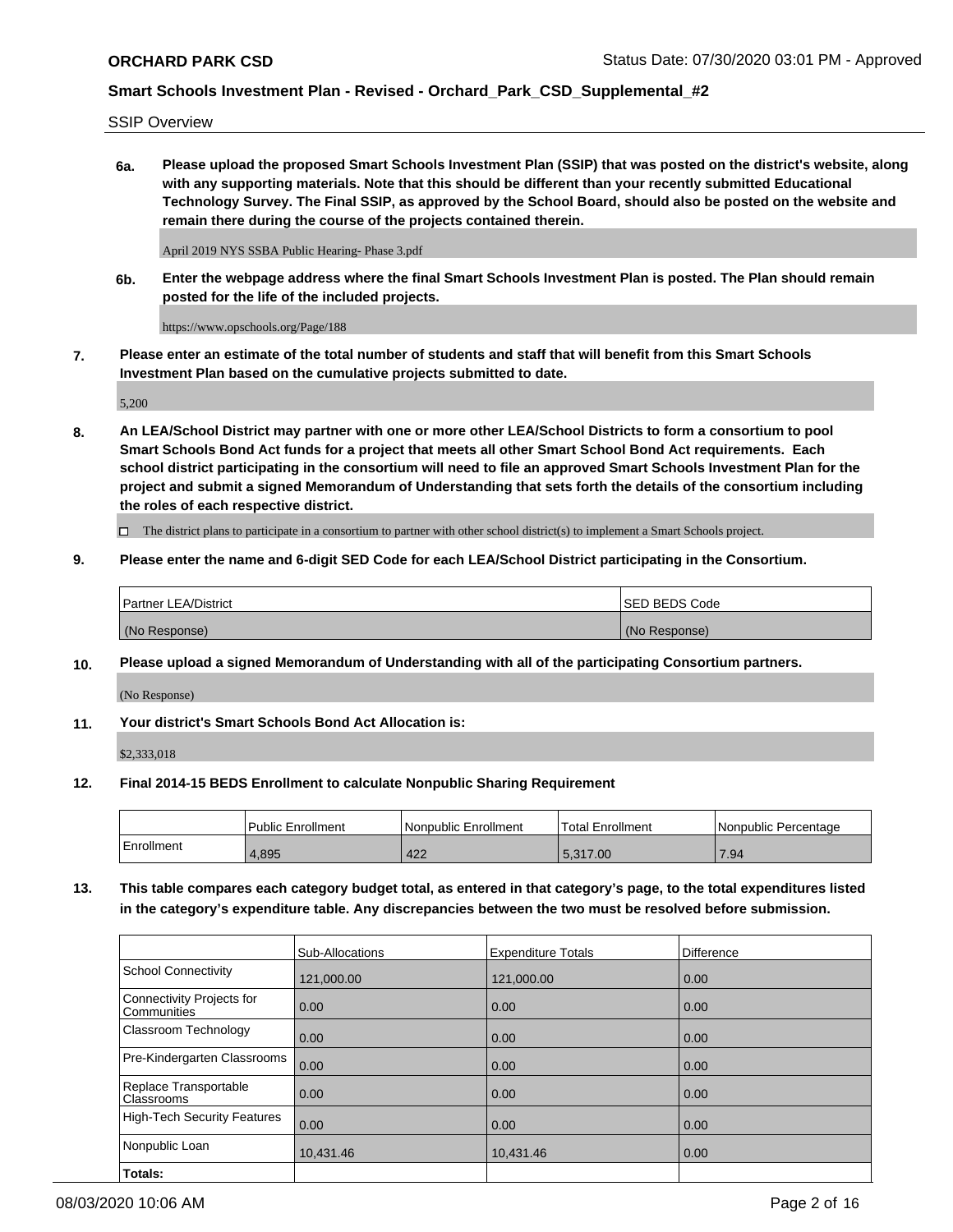SSIP Overview

| <b>Sub-Allocations</b> | <b>Expenditure Totals</b> | Difference |
|------------------------|---------------------------|------------|
| 131,431                | 131,431                   |            |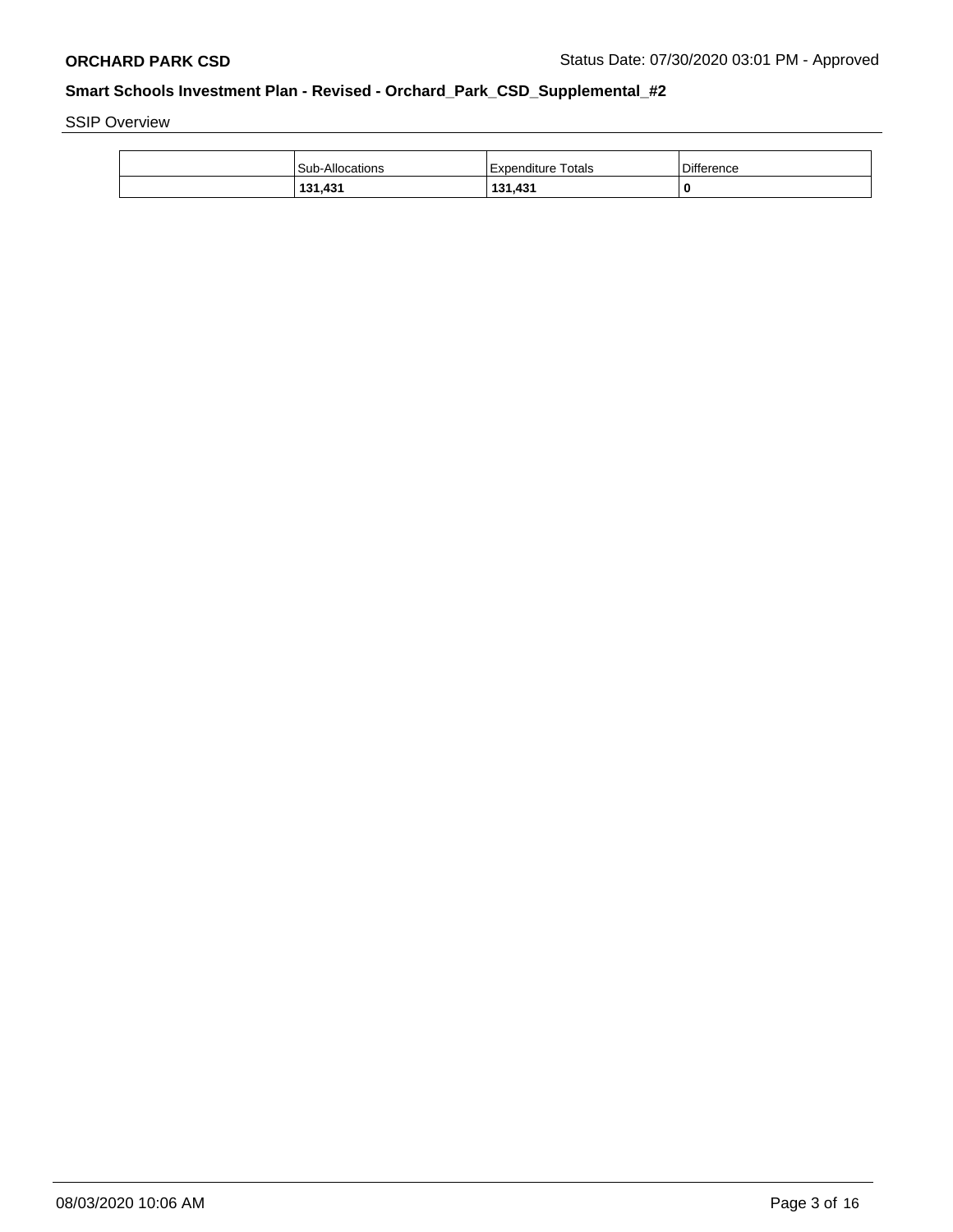School Connectivity

- **1. In order for students and faculty to receive the maximum benefit from the technology made available under the Smart Schools Bond Act, their school buildings must possess sufficient connectivity infrastructure to ensure that devices can be used during the school day. Smart Schools Investment Plans must demonstrate that:**
	- **• sufficient infrastructure that meets the Federal Communications Commission's 100 Mbps per 1,000 students standard currently exists in the buildings where new devices will be deployed, or**
	- **• is a planned use of a portion of Smart Schools Bond Act funds, or**
	- **• is under development through another funding source.**

**Smart Schools Bond Act funds used for technology infrastructure or classroom technology investments must increase the number of school buildings that meet or exceed the minimum speed standard of 100 Mbps per 1,000 students and staff within 12 months. This standard may be met on either a contracted 24/7 firm service or a "burstable" capability. If the standard is met under the burstable criteria, it must be:**

**1. Specifically codified in a service contract with a provider, and**

**2. Guaranteed to be available to all students and devices as needed, particularly during periods of high demand, such as computer-based testing (CBT) periods.**

**Please describe how your district already meets or is planning to meet this standard within 12 months of plan submission.**

Orchard Park CSD already meets and exceeds the bandwidth requirements. We currently have a high-speed fiber infrastructure connected to the WNYRIC at Erie 1 BOCES supporting 200 MB/per second. Within the District, we have our own dark fiber between buildings supporting 10 GB connections.

- **1a. If a district believes that it will be impossible to meet this standard within 12 months, it may apply for a waiver of this requirement, as described on the Smart Schools website. The waiver must be filed and approved by SED prior to submitting this survey.**
	- $\Box$  By checking this box, you are certifying that the school district has an approved waiver of this requirement on file with the New York State Education Department.
- **2. Connectivity Speed Calculator (Required). If the district currently meets the required speed, enter "Currently Met" in the last box: Expected Date When Required Speed Will be Met.**

|                  | Number of<br><b>Students</b> | Required Speed<br>lin Mbps | Current Speed in<br><b>Mbps</b> | Expected Speed<br>Ito be Attained   | Expected Date<br>When Reauired |
|------------------|------------------------------|----------------------------|---------------------------------|-------------------------------------|--------------------------------|
|                  |                              |                            |                                 | Within 12 Months 1Speed Will be Met |                                |
| Calculated Speed | 4,657                        | 465.70                     | 1000                            | 10000                               | Currently met                  |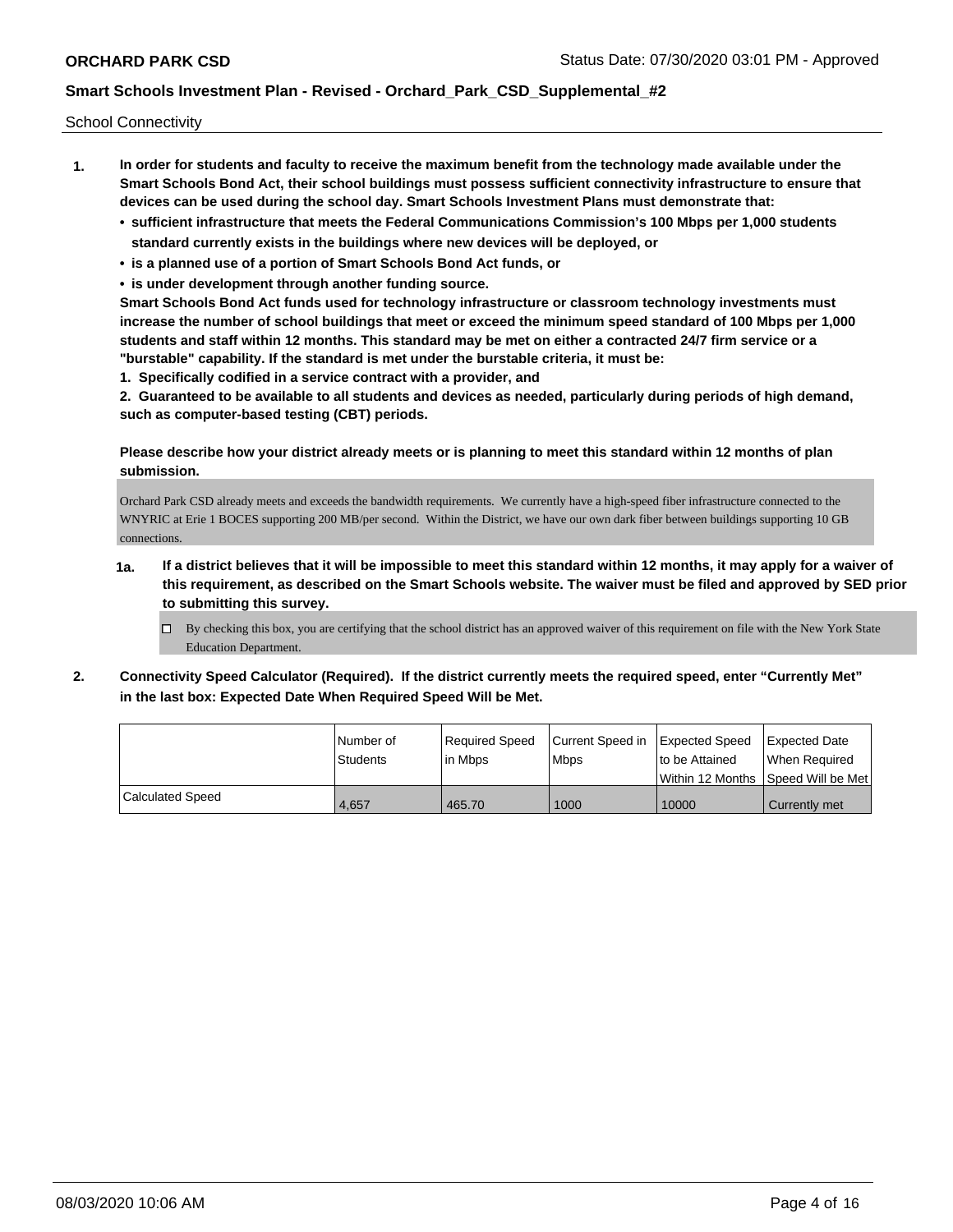School Connectivity

### **3. Describe how you intend to use Smart Schools Bond Act funds for high-speed broadband and/or wireless connectivity projects in school buildings.**

The Smart School Bond Act school connectivity funds requested in a previous project will be used to upgrade the fiber connections within the 6 instructional buildings. The District currently has dark fiber between buildings supporting 10 GB connections. The proposed project will upgrade fiber connections between the demarcation point (demarc) in each building and each of the wiring closets in those buildings to support 10 GB connections to the closets.

BOCES is recommending that we upgrade the fiber to our wiring closets to support 10G bandwidth by installing 12 strands of 50-micron multi-mode fiber and 6 strands of single-mode fiber to each wiring closet.

- High School demarc wiring closet to 8 remote wiring closets within the High School
- Eggert Elementary demarc wiring closet to 2 remote wiring closets within Eggert
- Ellicott Elementary demarc wiring closet to 2 remote wiring closets
- South Davis Elementary demarc wiring closet to 1 remote wiring closet
- Windom Elementary demarc wiring closet to 2 remote closets

This will allow the district to increase our internal connection speeds from 1 GB to 10 GB and prepare the network for the eventual upgrade to 10 GB standard speed of network adapters on devices, including tablets, desktops, printers, access points, etc.

In addition to bandwidth, the ever increasing number of network devices has resulted in the need for additional network storage space to support the needs of faculty, staff, and students. The adoption of a 1 to 1 initiative, student portfolios, student projects comprised of video and audio, security video storage, and large databases including email, records retention and the district student management system all require storage space to support our virtual server environment. This SSBA project will double the storage capacity of the district.

### **This proposed SBA project supports the purchase of two Network Storage Arrays or Storage Area Networks (SAN) to increase storage capacity for the district. Rationale includes:**

- Update to a full SSD storage solution for better I/O performance which will increase server OS operation & database data transfer speeds
- Update usable capacity from 12 TB to 30 TB to allow for future growth
- Upgrades network to 10 GB for better network bandwidth and performance
- Provide better integration with VMware for a more simplistic management console
- Built-in controller redundancy for single-point-of-failure prevention
- The original equipment will be re-purposed to set up a DR site
- **4. Describe the linkage between the district's District Instructional Technology Plan and how the proposed projects will improve teaching and learning. (There should be a link between your response to this question and your responses to Question 1 in Section IV - NYSED Initiatives Alignment: "Explain how the district use of instructional technology will serve as a part of a comprehensive and sustained effort to support rigorous academic standards attainment and performance improvement for students."**

### **Your answer should also align with your answers to the questions in Section II - Strategic Technology Planning and the associated Action Steps in Section III - Action Plan.)**

In this Information Age, it is understood that the Orchard Park School District commits to preparing its students to work in an ever-changing, information-centered, competitive global community. It is important that all students and staff become proficient in using technology to help students meet the learning standards and to gather information, communicate, solve problems and become lifelong learners. Educators must combine and integrate technology with new models of teaching, acknowledging each student's individual learning style.

It is a goal of OPCSD to introduce students to new technologies that support their learning and help prepare them for their future educational endeavors and/or employment opportunities after they graduate. Many of the new technology tools and applications we are using in our classrooms produce large amounts of data and often create very large files. We have the bandwidth and network resources to support student access to applications that provide them the opportunity to create in ways that were not available to students until recently. Students are regularly using tools to create video and audio projects, high-resolution graphics designs, movie productions, digital photography and visual art creations to name a few. By upgrading the storage capacity through the Smart Schools Investment Plan, faculty, staff, and students will be assured of enough storage capacity to support our needs today and allow for growth into the future.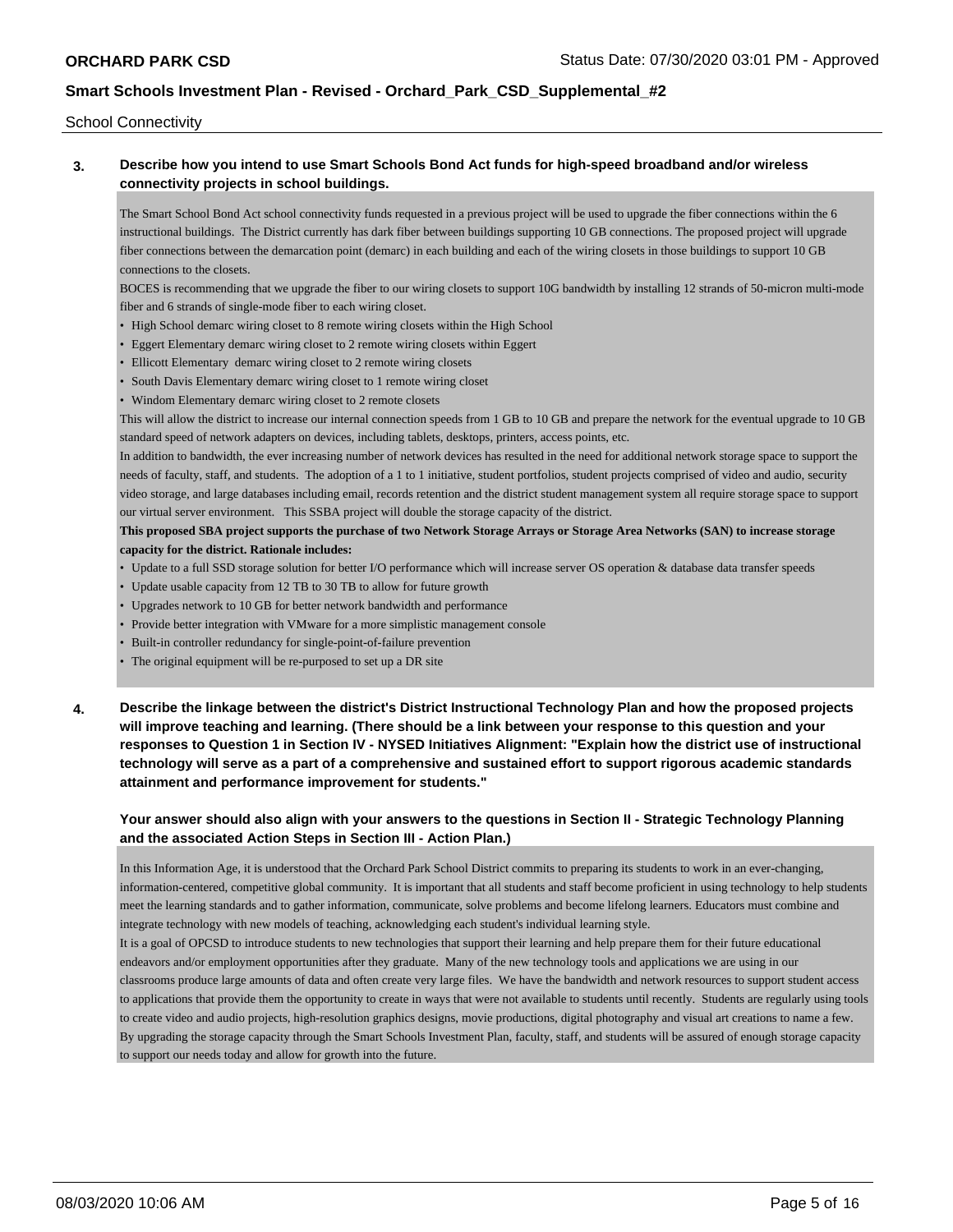#### School Connectivity

**5. If the district wishes to have students and staff access the Internet from wireless devices within the school building, or in close proximity to it, it must first ensure that it has a robust Wi-Fi network in place that has sufficient bandwidth to meet user demand.**

#### **Please describe how you have quantified this demand and how you plan to meet this demand.**

Three years ago Orchard Park CSD conducted a 1 to 1 pilot that included approximately 200 students in grades 5 and 6. The three-month pilot made it clear that the wireless infrastructure in place at the time was not adequate to support a full 1 to 1 initiative. After working with BOCES and researching wireless options, we developed an upgrade plan that would provide the bandwidth we would need for a full 1 to 1 initiative in grades 4 through 12. After the completion of the two E-Rate plans, we now have dependable wireless coverage across the district where there is an Access Point in every classroom, instructional area and common use area giving us 100% wireless coverage.

The Orchard Park CSD used E-Rate funds over 2 yearly cycles to help fund a full upgrade and expansion of the wireless system including access points and the redundant controllers needed to manage the APs. The E-Rate projects allowed us to provide at least one access point in each classroom and two or more access points in each of our larger instructional venues including gymnasiums, cafeterias, and auditoriums.

**6. Smart Schools plans with any expenditures in the School Connectivity category require a project number from the Office of Facilities Planning. Districts must submit an SSBA LOI and receive project numbers prior to submitting the SSIP. As indicated on the LOI, some projects may be eligible for a streamlined review and will not require a building permit.**

**Please indicate on a separate row each project number given to you by the Office of Facilities Planning.**

| Project Number        |  |  |
|-----------------------|--|--|
|                       |  |  |
| 14-23-01-06-7-999-BA2 |  |  |

**7. Certain high-tech security and connectivity infrastructure projects may be eligible for an expedited review process as determined by the Office of Facilities Planning.**

#### **Was your project deemed eligible for streamlined review?**

Yes

**7a. Districts that choose the Streamlined Review Process will be required to certify that they have reviewed all installations with their licensed architect or engineer of record and provide that person's name and license number. The licensed professional must review the products and proposed method of installation prior to implementation and review the work during and after completion in order to affirm that the work was codecompliant, if requested.**

I certify that I have reviewed all installations with a licensed architect or engineer of record.

#### **8. Include the name and license number of the architect or engineer of record.**

| <b>Name</b>              | License Number |
|--------------------------|----------------|
| Scott W. Jones 020434-1. | 204341         |

#### **9. Public Expenditures – Loanable (Counts toward the nonpublic loan calculation)**

| Select the allowable expenditure type.      | <b>PUBLIC</b> Items to be     | Quantity | <b>Cost Per Item</b> | Total Cost |
|---------------------------------------------|-------------------------------|----------|----------------------|------------|
| Repeat to add another item under each type. | l Purchased                   |          |                      |            |
| Internal Components and Connections         | Storage Area Networks (SAN) 2 |          | 60.500.00            | 121.000.00 |
|                                             |                               |          | 60.500.00            | 121.000    |

### **10. Public Expenditures – Non-Loanable (Does not count toward nonpublic loan calculation)**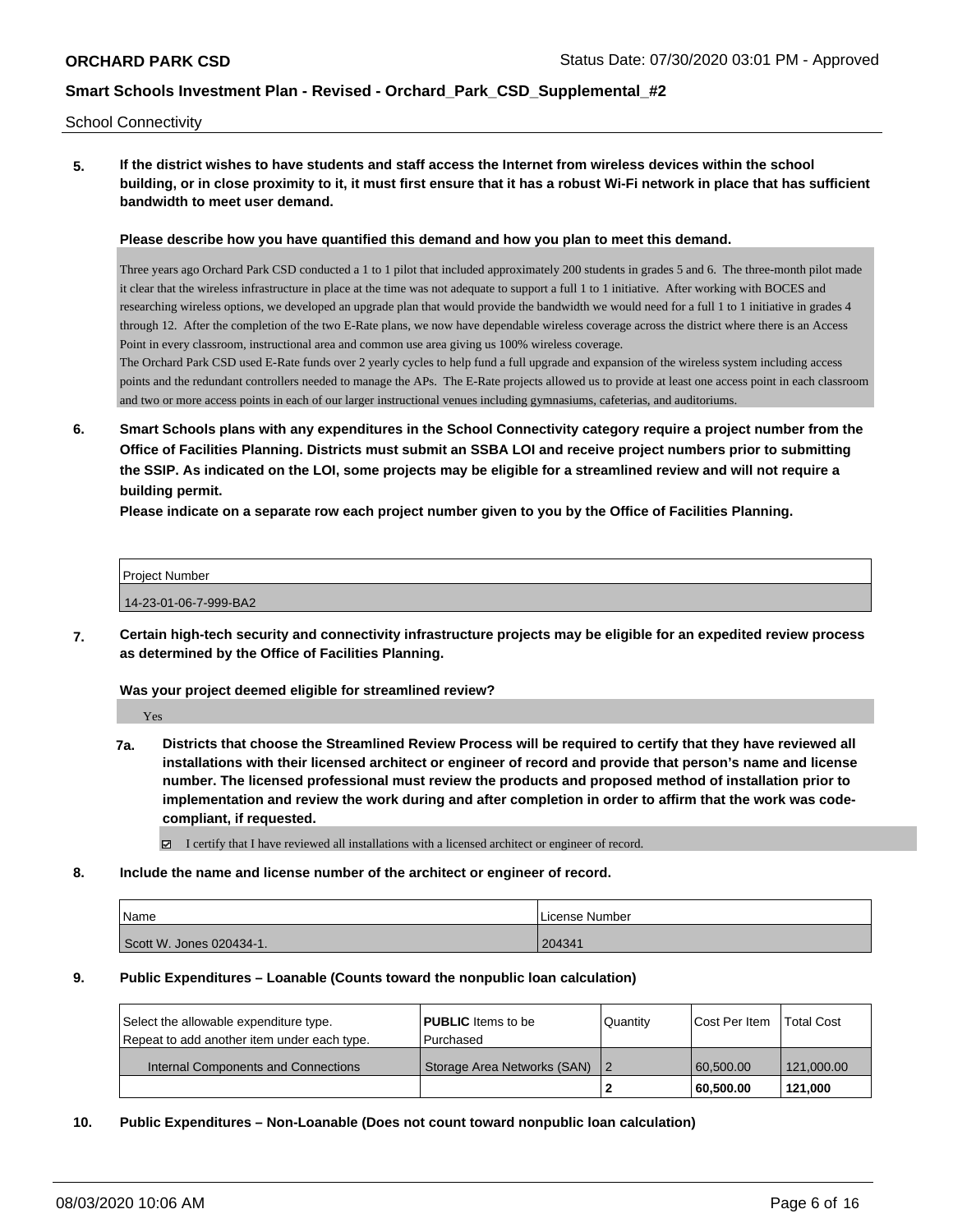School Connectivity

| Select the allowable expenditure | <b>PUBLIC</b> Items to be purchased | Quantity      | Cost per Item | <b>Total Cost</b> |
|----------------------------------|-------------------------------------|---------------|---------------|-------------------|
| type.                            |                                     |               |               |                   |
| Repeat to add another item under |                                     |               |               |                   |
| each type.                       |                                     |               |               |                   |
| (No Response)                    | (No Response)                       | (No Response) | (No Response) | 0.00              |
|                                  |                                     | 0             | 0.00          |                   |

### **11. Final 2014-15 BEDS Enrollment to calculate Nonpublic Sharing Requirement (no changes allowed.)**

|            | Public Enrollment | Nonpublic Enrollment | Total Enrollment | <b>INonpublic Percentage</b> |
|------------|-------------------|----------------------|------------------|------------------------------|
| Enrollment | 4,895             | 422                  | 5.317.00         | 7.94                         |

# **12. Total Public Budget - Loanable (Counts toward the nonpublic loan calculation)**

|                                                  | Public Allocations | <b>Estimated Nonpublic Loan</b><br>Amount | <b>Estimated Total Sub-Allocations</b> |
|--------------------------------------------------|--------------------|-------------------------------------------|----------------------------------------|
| Network/Access Costs                             | (No Response)      | 0.00                                      | 0.00                                   |
| School Internal Connections and   <br>Components | 121,000.00         | 10.431.46                                 | 131,431.46                             |
| Other                                            | (No Response)      | 0.00                                      | 0.00                                   |
| Totals:                                          | 121,000.00         | 10,431                                    | 131,431                                |

# **13. Total Public Budget – Non-Loanable (Does not count toward the nonpublic loan calculation)**

|                                            | Sub-          |
|--------------------------------------------|---------------|
|                                            | Allocation    |
| Network/Access Costs                       | (No Response) |
| Outside Plant Costs                        | (No Response) |
| School Internal Connections and Components | (No Response) |
| Professional Services                      | (No Response) |
| Testing                                    | (No Response) |
| <b>Other Upfront Costs</b>                 | (No Response) |
| <b>Other Costs</b>                         | (No Response) |
| Totals:                                    | 0.00          |

# **14. School Connectivity Totals**

|                          | Total Sub-Allocations |
|--------------------------|-----------------------|
| Total Loanable Items     | 131,431.46            |
| Total Non-Ioanable Items | 0.00                  |
| <b>Totals:</b>           | 131,431               |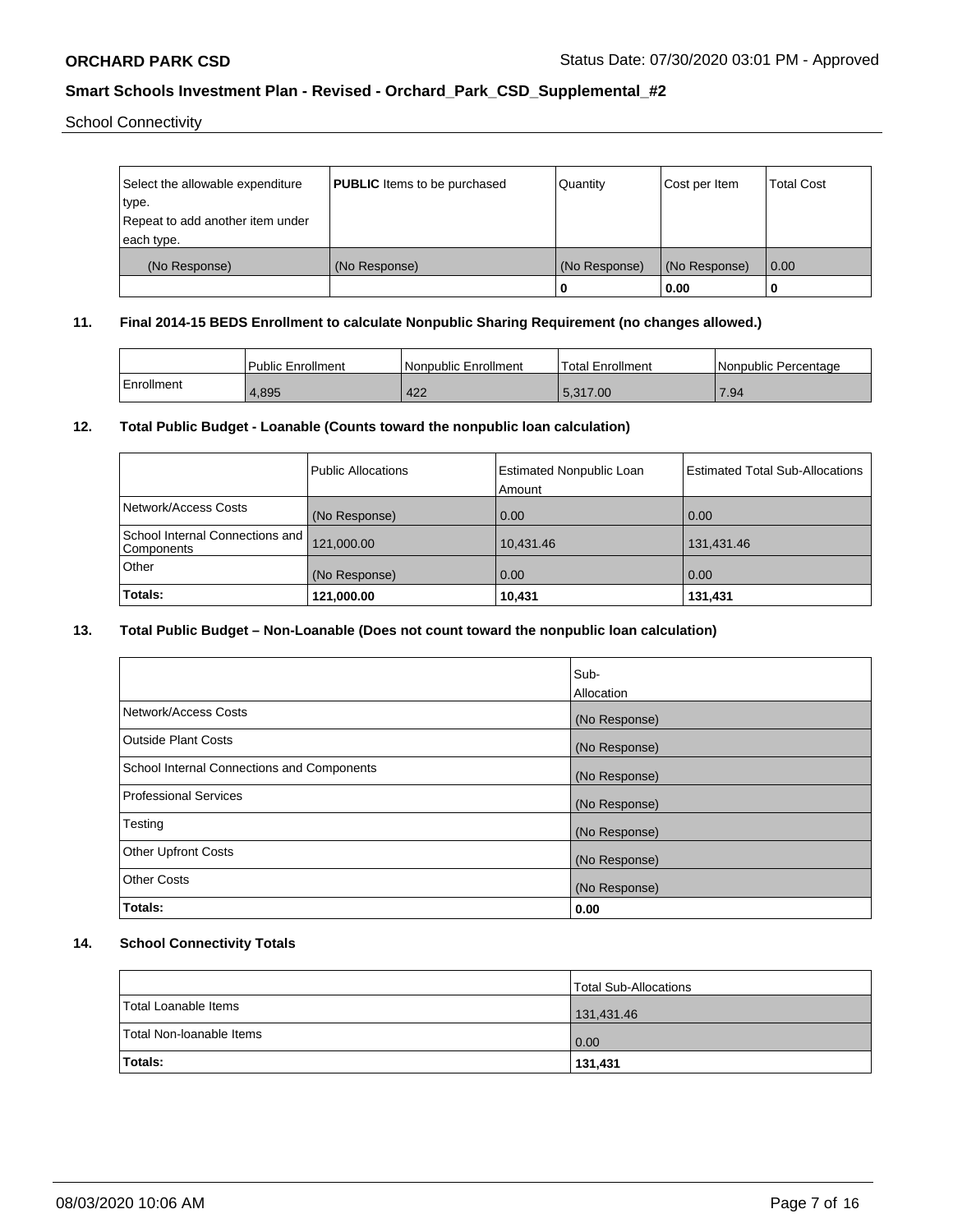Community Connectivity (Broadband and Wireless)

**1. Describe how you intend to use Smart Schools Bond Act funds for high-speed broadband and/or wireless connectivity projects in the community.**

(No Response)

**2. Please describe how the proposed project(s) will promote student achievement and increase student and/or staff access to the Internet in a manner that enhances student learning and/or instruction outside of the school day and/or school building.**

(No Response)

**3. Community connectivity projects must comply with all the necessary local building codes and regulations (building and related permits are not required prior to plan submission).**

 $\Box$  I certify that we will comply with all the necessary local building codes and regulations.

**4. Please describe the physical location of the proposed investment.**

(No Response)

**5. Please provide the initial list of partners participating in the Community Connectivity Broadband Project, along with their Federal Tax Identification (Employer Identification) number.**

| <b>Project Partners</b> | l Federal ID # |
|-------------------------|----------------|
| (No Response)           | (No Response)  |

**6. Please detail the type, quantity, per unit cost and total cost of the eligible items under each sub-category.**

| Select the allowable expenditure | Item to be purchased | Quantity      | Cost per Item | <b>Total Cost</b> |
|----------------------------------|----------------------|---------------|---------------|-------------------|
| type.                            |                      |               |               |                   |
| Repeat to add another item under |                      |               |               |                   |
| each type.                       |                      |               |               |                   |
| (No Response)                    | (No Response)        | (No Response) | (No Response) | 0.00              |
|                                  |                      | o             | 0.00          |                   |

**7. If you are submitting an allocation for Community Connectivity, complete this table.**

**Note that the calculated Total at the bottom of the table must equal the Total allocation for this category that you entered in the SSIP Overview overall budget.**

|                                    | Sub-Allocation |
|------------------------------------|----------------|
| Network/Access Costs               | (No Response)  |
| Outside Plant Costs                | (No Response)  |
| <b>Tower Costs</b>                 | (No Response)  |
| <b>Customer Premises Equipment</b> | (No Response)  |
| <b>Professional Services</b>       | (No Response)  |
| Testing                            | (No Response)  |
| <b>Other Upfront Costs</b>         | (No Response)  |
| <b>Other Costs</b>                 | (No Response)  |
| Totals:                            | 0.00           |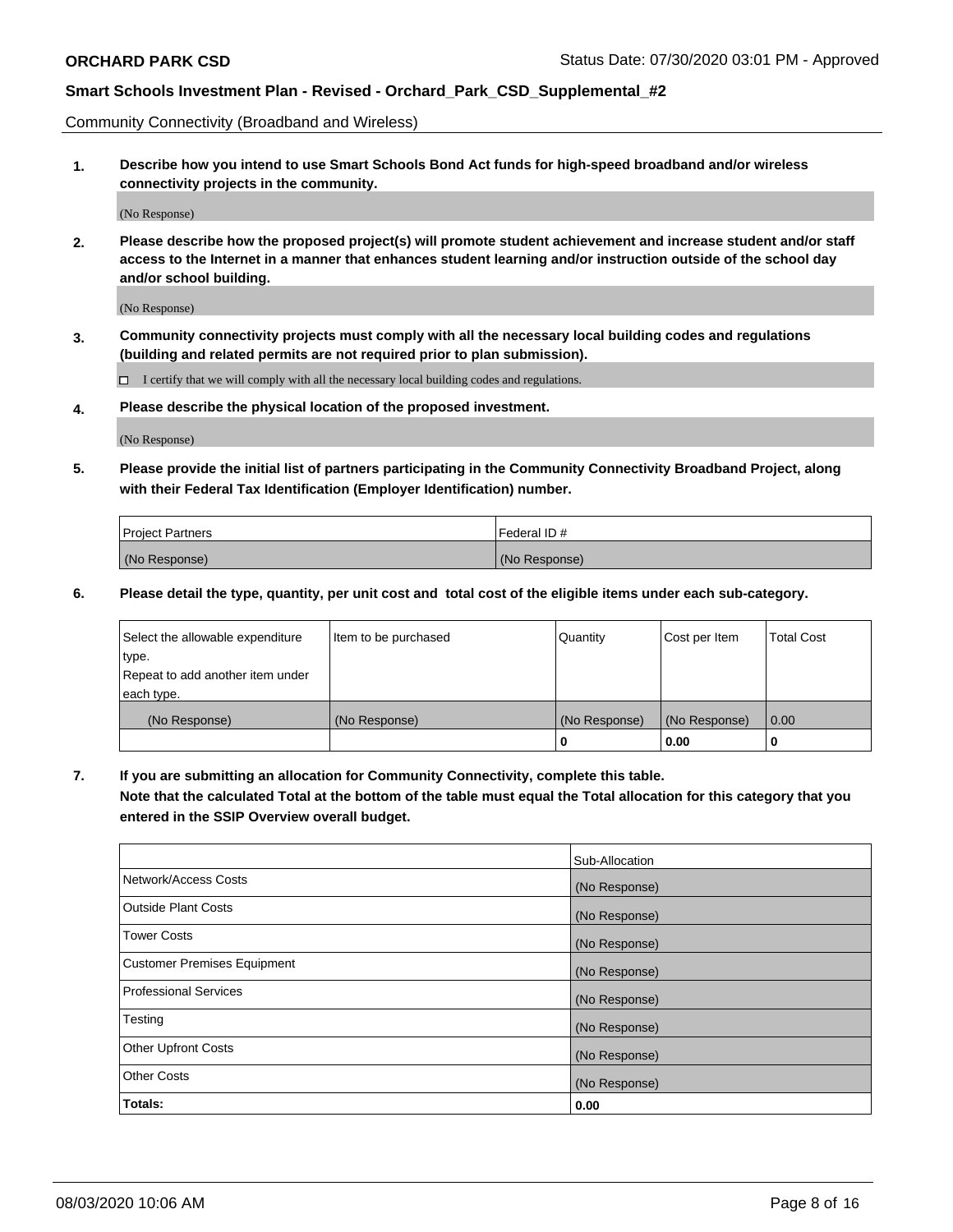#### Classroom Learning Technology

**1. In order for students and faculty to receive the maximum benefit from the technology made available under the Smart Schools Bond Act, their school buildings must possess sufficient connectivity infrastructure to ensure that devices can be used during the school day. Smart Schools Investment Plans must demonstrate that sufficient infrastructure that meets the Federal Communications Commission's 100 Mbps per 1,000 students standard currently exists in the buildings where new devices will be deployed, or is a planned use of a portion of Smart Schools Bond Act funds, or is under development through another funding source. Smart Schools Bond Act funds used for technology infrastructure or classroom technology investments must increase the number of school buildings that meet or exceed the minimum speed standard of 100 Mbps per 1,000 students and staff within 12 months. This standard may be met on either a contracted 24/7 firm service or a**

- **"burstable" capability. If the standard is met under the burstable criteria, it must be:**
- **1. Specifically codified in a service contract with a provider, and**

**2. Guaranteed to be available to all students and devices as needed, particularly during periods of high demand, such as computer-based testing (CBT) periods.**

**Please describe how your district already meets or is planning to meet this standard within 12 months of plan submission.**

(No Response)

- **1a. If a district believes that it will be impossible to meet this standard within 12 months, it may apply for a waiver of this requirement, as described on the Smart Schools website. The waiver must be filed and approved by SED prior to submitting this survey.**
	- By checking this box, you are certifying that the school district has an approved waiver of this requirement on file with the New York State Education Department.
- **2. Connectivity Speed Calculator (Required). If the district currently meets the required speed, enter "Currently Met" in the last box: Expected Date When Required Speed Will be Met.**

|                  | l Number of     | Required Speed | Current Speed in | <b>Expected Speed</b> | <b>Expected Date</b>                |
|------------------|-----------------|----------------|------------------|-----------------------|-------------------------------------|
|                  | <b>Students</b> | l in Mbps      | l Mbps           | to be Attained        | When Required                       |
|                  |                 |                |                  |                       | Within 12 Months  Speed Will be Met |
| Calculated Speed | (No Response)   | 0.00           | (No Response)    | l (No Response)       | (No Response)                       |

**3. If the district wishes to have students and staff access the Internet from wireless devices within the school building, or in close proximity to it, it must first ensure that it has a robust Wi-Fi network in place that has sufficient bandwidth to meet user demand.**

**Please describe how you have quantified this demand and how you plan to meet this demand.**

(No Response)

**4. All New York State public school districts are required to complete and submit an Instructional Technology Plan survey to the New York State Education Department in compliance with Section 753 of the Education Law and per Part 100.12 of the Commissioner's Regulations.**

**Districts that include educational technology purchases as part of their Smart Schools Investment Plan must have a submitted and approved Instructional Technology Plan survey on file with the New York State Education Department.**

- By checking this box, you are certifying that the school district has an approved Instructional Technology Plan survey on file with the New York State Education Department.
- **5. Describe the devices you intend to purchase and their compatibility with existing or planned platforms or systems. Specifically address the adequacy of each facility's electrical, HVAC and other infrastructure necessary to install and support the operation of the planned technology.**

(No Response)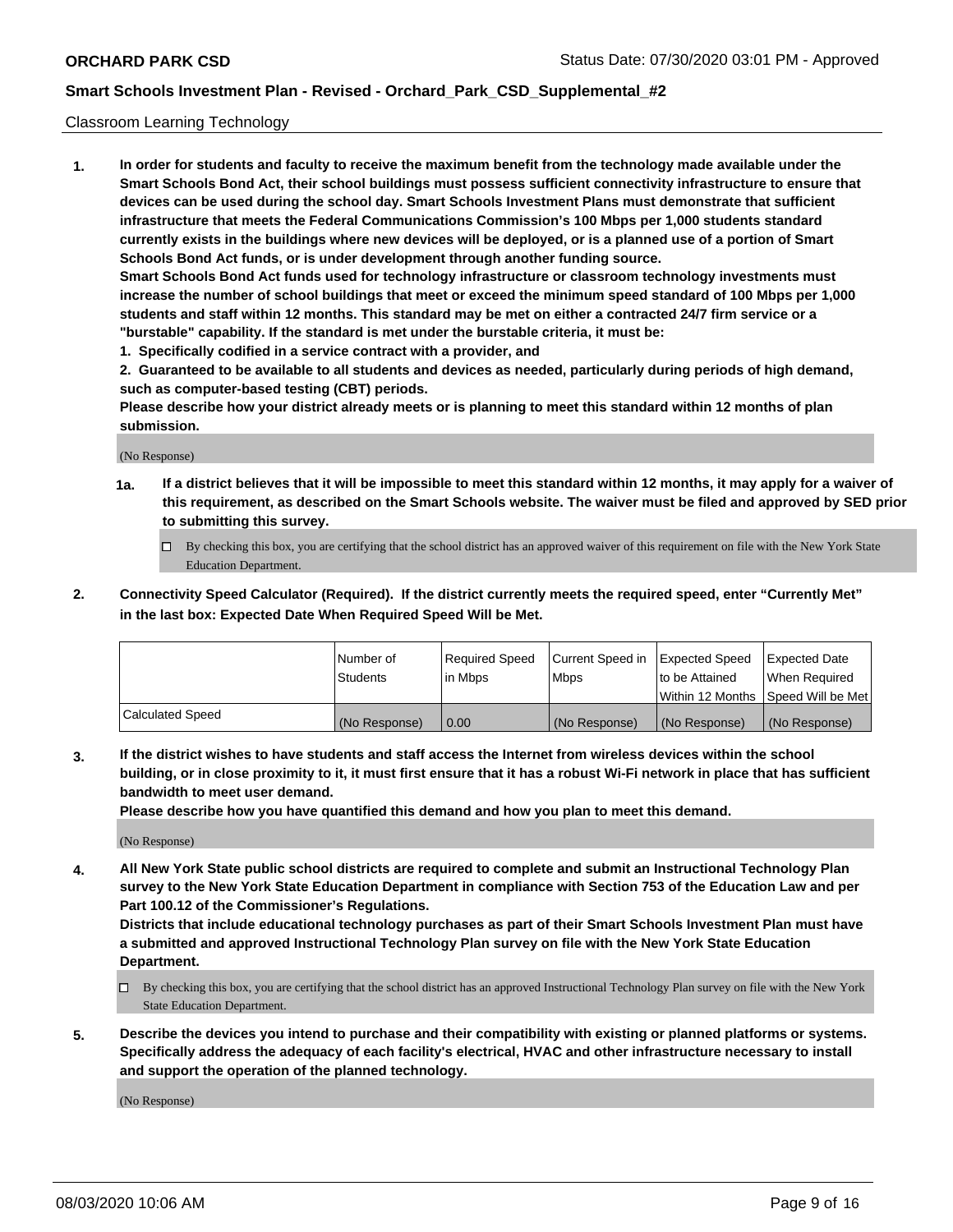#### Classroom Learning Technology

- **6. Describe how the proposed technology purchases will:**
	- **> enhance differentiated instruction;**
	- **> expand student learning inside and outside the classroom;**
	- **> benefit students with disabilities and English language learners; and**
	- **> contribute to the reduction of other learning gaps that have been identified within the district.**

**The expectation is that districts will place a priority on addressing the needs of students who struggle to succeed in a rigorous curriculum. Responses in this section should specifically address this concern and align with the district's Instructional Technology Plan (in particular Question 2 of E. Curriculum and Instruction: "Does the district's instructional technology plan address the needs of students with disabilities to ensure equitable access to instruction, materials and assessments?" and Question 3 of the same section: "Does the district's instructional technology plan address the provision of assistive technology specifically for students with disabilities to ensure access to and participation in the general curriculum?")**

**In addition, describe how the district ensures equitable access to instruction, materials and assessments and participation in the general curriculum for both SWD and English Language Learners/Multilingual Learners (ELL/MLL) students.**

(No Response)

**7. Where appropriate, describe how the proposed technology purchases will enhance ongoing communication with parents and other stakeholders and help the district facilitate technology-based regional partnerships, including distance learning and other efforts.**

(No Response)

**8. Describe the district's plan to provide professional development to ensure that administrators, teachers and staff can employ the technology purchased to enhance instruction successfully.**

**Note: This response should be aligned and expanded upon in accordance with your district's response to Question 1 of F. Professional Development of your Instructional Technology Plan: "Please provide a summary of professional development offered to teachers and staff, for the time period covered by this plan, to support technology to enhance teaching and learning. Please include topics, audience and method of delivery within your summary."**

(No Response)

- **9. Districts must contact one of the SUNY/CUNY teacher preparation programs listed on the document on the left side of the page that supplies the largest number of the district's new teachers to request advice on innovative uses and best practices at the intersection of pedagogy and educational technology.**
	- By checking this box, you certify that you have contacted the SUNY/CUNY teacher preparation program that supplies the largest number of your new teachers to request advice on these issues.
	- **9a. Please enter the name of the SUNY or CUNY Institution that you contacted.**

(No Response)

**9b. Enter the primary Institution phone number.**

(No Response)

**9c. Enter the name of the contact person with whom you consulted and/or will be collaborating with on innovative uses of technology and best practices.**

(No Response)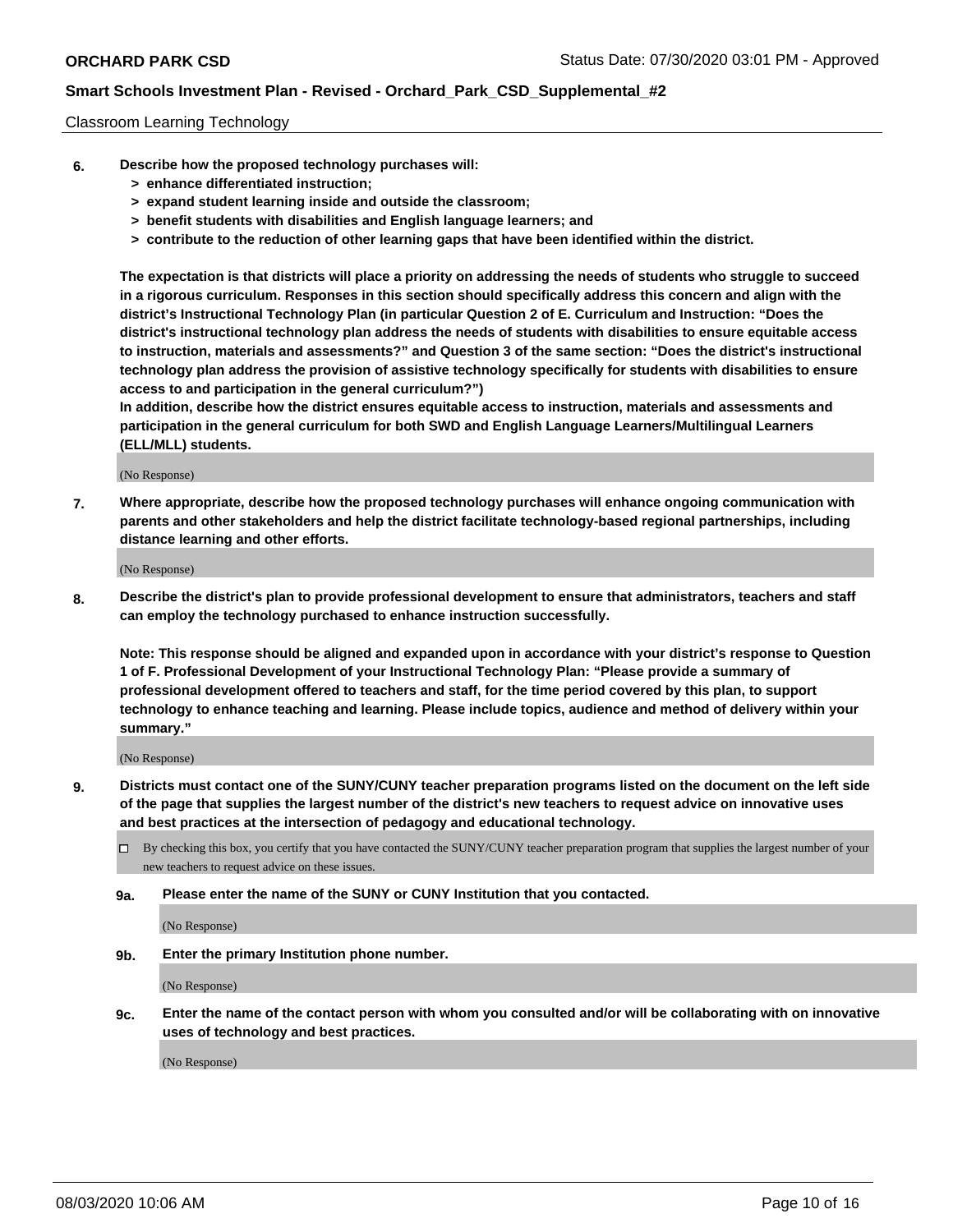### Classroom Learning Technology

**10. To ensure the sustainability of technology purchases made with Smart Schools funds, districts must demonstrate a long-term plan to maintain and replace technology purchases supported by Smart Schools Bond Act funds. This sustainability plan shall demonstrate a district's capacity to support recurring costs of use that are ineligible for Smart Schools Bond Act funding such as device maintenance, technical support, Internet and wireless fees, maintenance of hotspots, staff professional development, building maintenance and the replacement of incidental items. Further, such a sustainability plan shall include a long-term plan for the replacement of purchased devices and equipment at the end of their useful life with other funding sources.**

 $\Box$  By checking this box, you certify that the district has a sustainability plan as described above.

**11. Districts must ensure that devices purchased with Smart Schools Bond funds will be distributed, prepared for use, maintained and supported appropriately. Districts must maintain detailed device inventories in accordance with generally accepted accounting principles.**

By checking this box, you certify that the district has a distribution and inventory management plan and system in place.

#### **12. Please detail the type, quantity, per unit cost and total cost of the eligible items under each sub-category.**

| Select the allowable expenditure<br>type.<br>Repeat to add another item under | Item to be Purchased | Quantity      | Cost per Item | <b>Total Cost</b> |
|-------------------------------------------------------------------------------|----------------------|---------------|---------------|-------------------|
| each type.<br>(No Response)                                                   | (No Response)        | (No Response) | (No Response) | 0.00              |
|                                                                               |                      | 0             | 0.00          |                   |

### **13. Final 2014-15 BEDS Enrollment to calculate Nonpublic Sharing Requirement (no changes allowed.)**

|            | l Public Enrollment | <b>INonpublic Enrollment</b> | <b>Total Enrollment</b> | Nonpublic<br>l Percentage |
|------------|---------------------|------------------------------|-------------------------|---------------------------|
| Enrollment | 4.895               | 422                          | 5.317.00                | 17.94                     |

### **14. If you are submitting an allocation for Classroom Learning Technology complete this table.**

|                         | Public School Sub-Allocation | <b>Estimated Nonpublic Loan</b><br>Amount<br>(Based on Percentage Above) | Estimated Total Public and<br>Nonpublic Sub-Allocation |
|-------------------------|------------------------------|--------------------------------------------------------------------------|--------------------------------------------------------|
| Interactive Whiteboards | (No Response)                | 0.00                                                                     | 0.00                                                   |
| Computer Servers        | (No Response)                | 0.00                                                                     | 0.00                                                   |
| Desktop Computers       | (No Response)                | 0.00                                                                     | 0.00                                                   |
| <b>Laptop Computers</b> | (No Response)                | 0.00                                                                     | 0.00                                                   |
| <b>Tablet Computers</b> | (No Response)                | 0.00                                                                     | 0.00                                                   |
| Other Costs             | (No Response)                | 0.00                                                                     | 0.00                                                   |
| Totals:                 | 0.00                         | 0                                                                        | 0                                                      |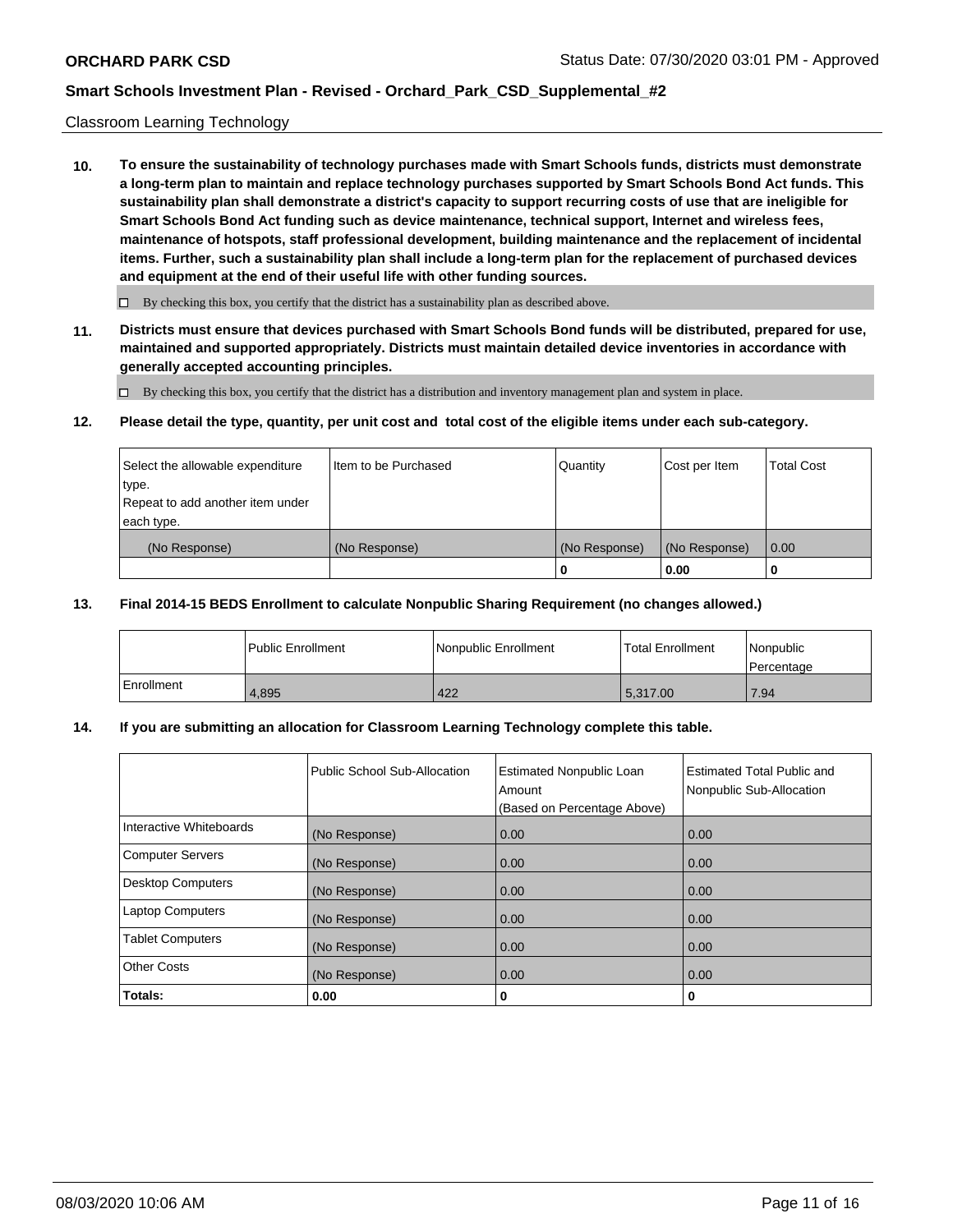#### Pre-Kindergarten Classrooms

**1. Provide information regarding how and where the district is currently serving pre-kindergarten students and justify the need for additional space with enrollment projections over 3 years.**

(No Response)

- **2. Describe the district's plan to construct, enhance or modernize education facilities to accommodate prekindergarten programs. Such plans must include:**
	- **Specific descriptions of what the district intends to do to each space;**
	- **An affirmation that new pre-kindergarten classrooms will contain a minimum of 900 square feet per classroom;**
	- **The number of classrooms involved;**
	- **The approximate construction costs per classroom; and**
	- **Confirmation that the space is district-owned or has a long-term lease that exceeds the probable useful life of the improvements.**

(No Response)

**3. Smart Schools Bond Act funds may only be used for capital construction costs. Describe the type and amount of additional funds that will be required to support ineligible ongoing costs (e.g. instruction, supplies) associated with any additional pre-kindergarten classrooms that the district plans to add.**

(No Response)

**4. All plans and specifications for the erection, repair, enlargement or remodeling of school buildings in any public school district in the State must be reviewed and approved by the Commissioner. Districts that plan capital projects using their Smart Schools Bond Act funds will undergo a Preliminary Review Process by the Office of Facilities Planning.**

**Please indicate on a separate row each project number given to you by the Office of Facilities Planning.**

| Project Number |  |
|----------------|--|
| (No Response)  |  |
|                |  |

**5. Please detail the type, quantity, per unit cost and total cost of the eligible items under each sub-category.**

| Select the allowable expenditure | Item to be purchased | Quantity      | Cost per Item | <b>Total Cost</b> |
|----------------------------------|----------------------|---------------|---------------|-------------------|
| type.                            |                      |               |               |                   |
| Repeat to add another item under |                      |               |               |                   |
| each type.                       |                      |               |               |                   |
| (No Response)                    | (No Response)        | (No Response) | (No Response) | 0.00              |
|                                  |                      | U             | 0.00          |                   |

**6. If you have made an allocation for Pre-Kindergarten Classrooms, complete this table. Note that the calculated Total at the bottom of the table must equal the Total allocation for this category that you entered in the SSIP Overview overall budget.**

|                                          | Sub-Allocation |
|------------------------------------------|----------------|
| Construct Pre-K Classrooms               | (No Response)  |
| Enhance/Modernize Educational Facilities | (No Response)  |
| <b>Other Costs</b>                       | (No Response)  |
| Totals:                                  | 0.00           |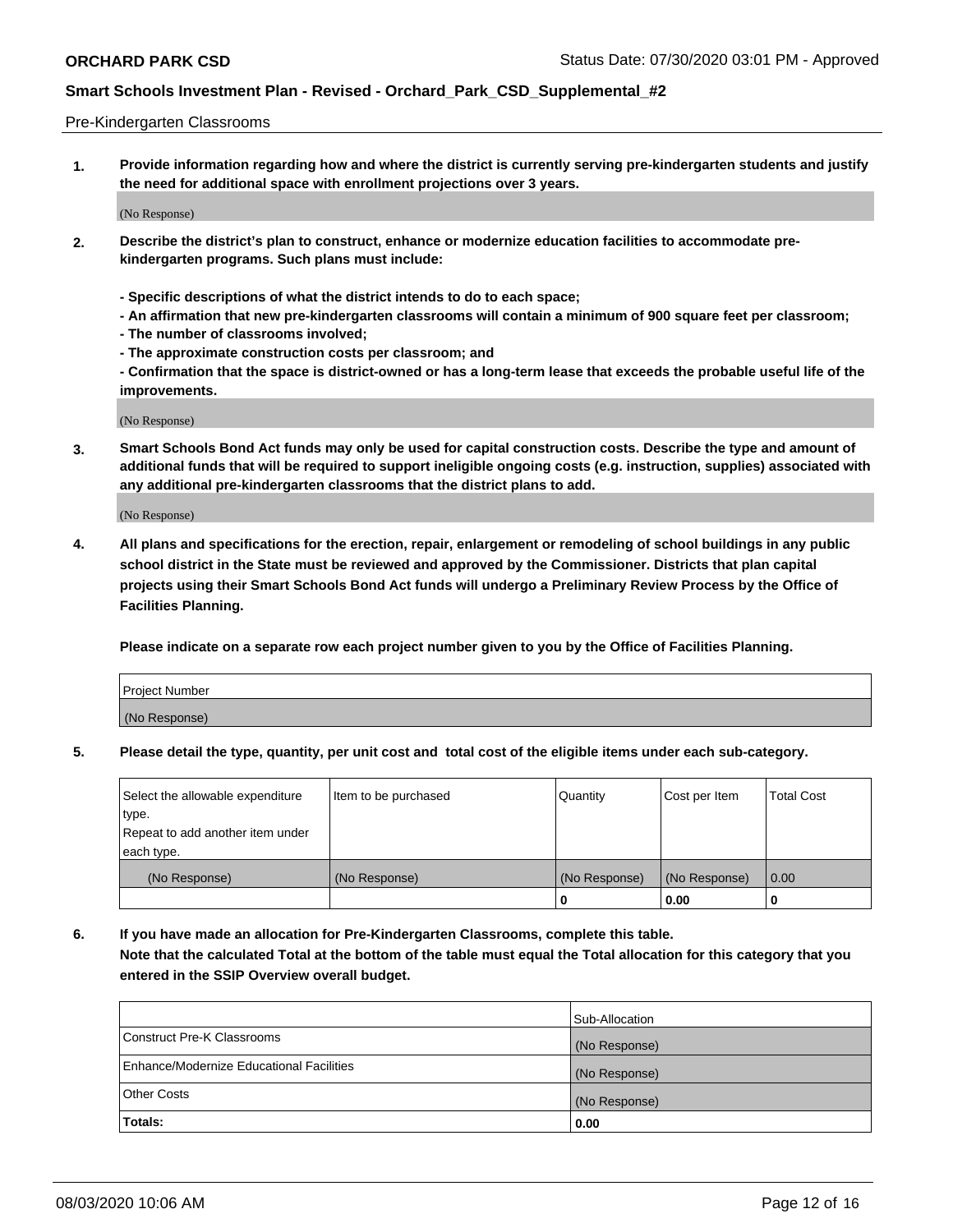Replace Transportable Classrooms

**1. Describe the district's plan to construct, enhance or modernize education facilities to provide high-quality instructional space by replacing transportable classrooms.**

(No Response)

**2. All plans and specifications for the erection, repair, enlargement or remodeling of school buildings in any public school district in the State must be reviewed and approved by the Commissioner. Districts that plan capital projects using their Smart Schools Bond Act funds will undergo a Preliminary Review Process by the Office of Facilities Planning.**

**Please indicate on a separate row each project number given to you by the Office of Facilities Planning.**

| Project Number |  |
|----------------|--|
|                |  |
| (No Response)  |  |

**3. For large projects that seek to blend Smart Schools Bond Act dollars with other funds, please note that Smart Schools Bond Act funds can be allocated on a pro rata basis depending on the number of new classrooms built that directly replace transportable classroom units.**

**If a district seeks to blend Smart Schools Bond Act dollars with other funds describe below what other funds are being used and what portion of the money will be Smart Schools Bond Act funds.**

(No Response)

**4. Please detail the type, quantity, per unit cost and total cost of the eligible items under each sub-category.**

| Select the allowable expenditure | Item to be purchased | Quantity      | Cost per Item | Total Cost |
|----------------------------------|----------------------|---------------|---------------|------------|
| ∣type.                           |                      |               |               |            |
| Repeat to add another item under |                      |               |               |            |
| each type.                       |                      |               |               |            |
| (No Response)                    | (No Response)        | (No Response) | (No Response) | 0.00       |
|                                  |                      | u             | 0.00          |            |

**5. If you have made an allocation for Replace Transportable Classrooms, complete this table. Note that the calculated Total at the bottom of the table must equal the Total allocation for this category that you entered in the SSIP Overview overall budget.**

|                                                | Sub-Allocation |
|------------------------------------------------|----------------|
| Construct New Instructional Space              | (No Response)  |
| Enhance/Modernize Existing Instructional Space | (No Response)  |
| Other Costs                                    | (No Response)  |
| Totals:                                        | 0.00           |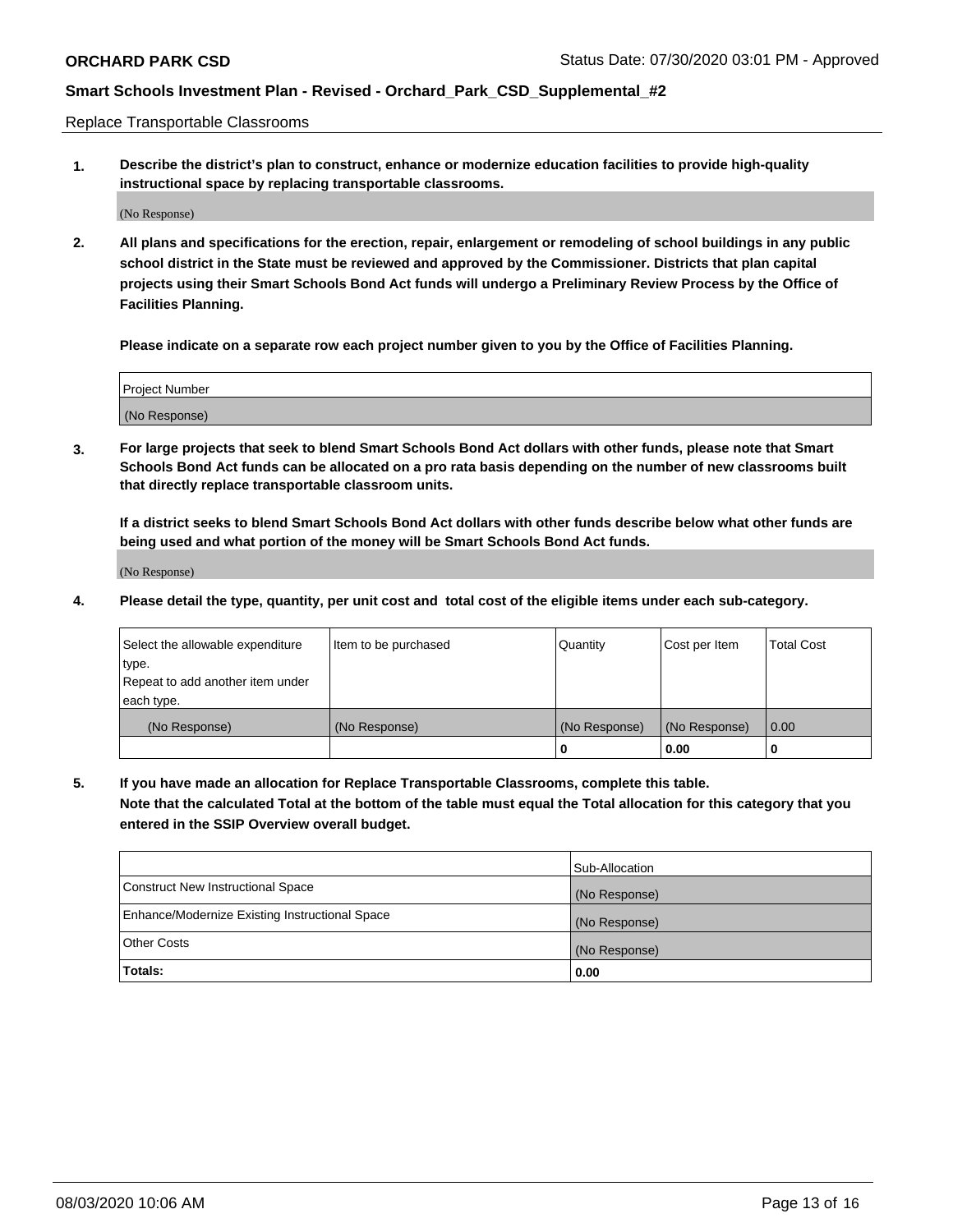High-Tech Security Features

**1. Describe how you intend to use Smart Schools Bond Act funds to install high-tech security features in school buildings and on school campuses.**

(No Response)

**2. All plans and specifications for the erection, repair, enlargement or remodeling of school buildings in any public school district in the State must be reviewed and approved by the Commissioner. Smart Schools plans with any expenditures in the High-Tech Security category require a project number from the Office of Facilities Planning. Districts must submit an SSBA LOI and receive project numbers prior to submitting the SSIP. As indicated on the LOI, some projects may be eligible for a streamlined review and will not require a building permit. Please indicate on a separate row each project number given to you by the Office of Facilities Planning.**

| <b>Project Number</b> |  |
|-----------------------|--|
| (No Response)         |  |

- **3. Was your project deemed eligible for streamlined Review?**
	- Yes
	- $\hfill \square$  No
- **4. Include the name and license number of the architect or engineer of record.**

| Name          | License Number |
|---------------|----------------|
| (No Response) | (No Response)  |

**5. Please detail the type, quantity, per unit cost and total cost of the eligible items under each sub-category.**

| Select the allowable expenditure | Item to be purchased | Quantity      | Cost per Item | <b>Total Cost</b> |
|----------------------------------|----------------------|---------------|---------------|-------------------|
| 'type.                           |                      |               |               |                   |
| Repeat to add another item under |                      |               |               |                   |
| each type.                       |                      |               |               |                   |
| (No Response)                    | (No Response)        | (No Response) | (No Response) | 0.00              |
|                                  |                      | U             | 0.00          |                   |

**6. If you have made an allocation for High-Tech Security Features, complete this table.**

**Enter each Sub-category Public Allocation based on the the expenditures listed in Table #5.**

|                                                      | Sub-Allocation |
|------------------------------------------------------|----------------|
| Capital-Intensive Security Project (Standard Review) | (No Response)  |
| <b>Electronic Security System</b>                    | (No Response)  |
| <b>Entry Control System</b>                          | (No Response)  |
| Approved Door Hardening Project                      | (No Response)  |
| <b>Other Costs</b>                                   | (No Response)  |
| Totals:                                              | 0.00           |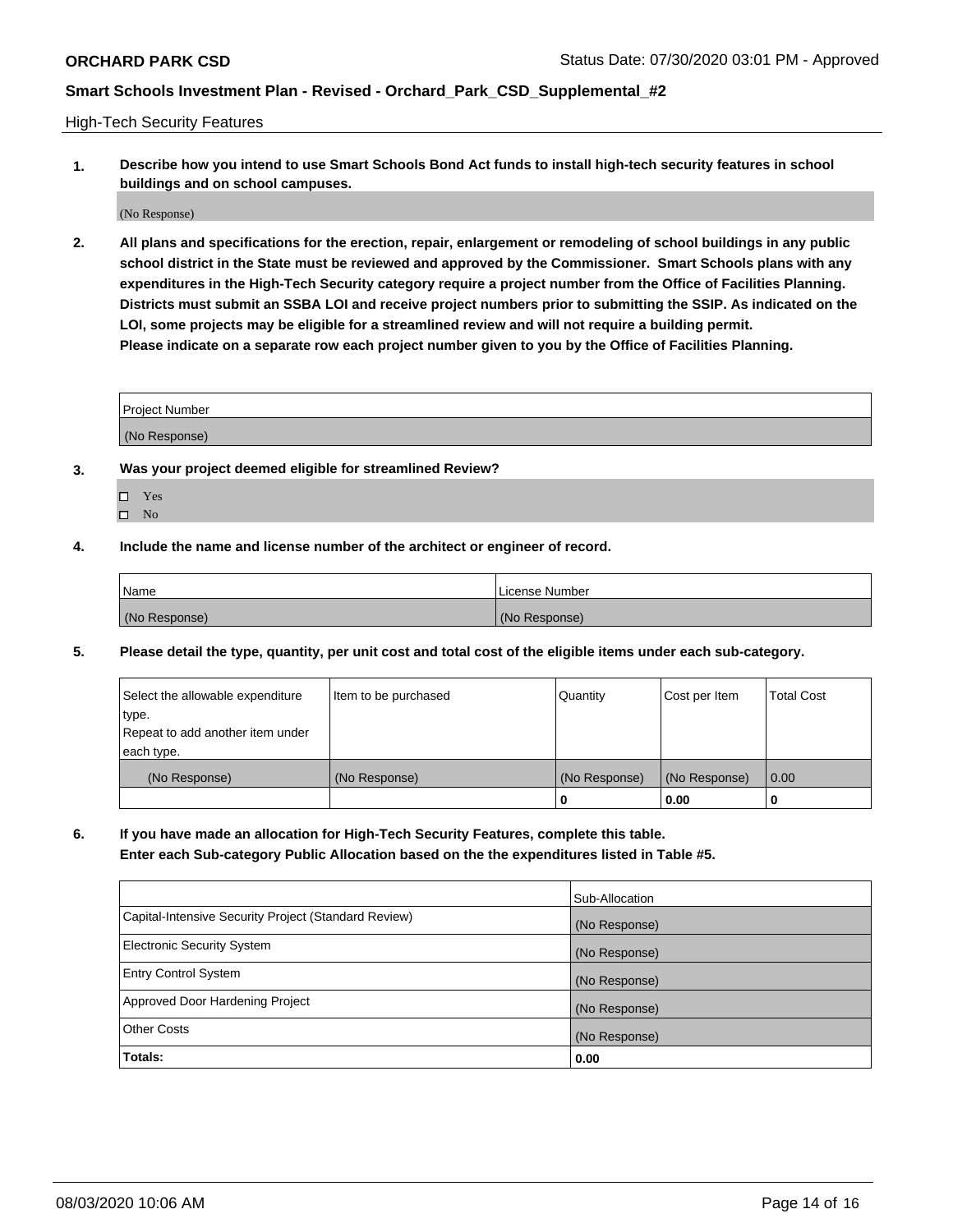Non-Public Schools

**1. Describe your plan to utilize SSBA funds to purchase devices and loan to the nonpublic schools within your district. Please specify what devices have been requested by the nonpublic schools. If the nonpublic schools have not finalized requests, the district should provide the date nonpublic schools will submit the request by.**

Orchard Park willallocate the \$10,431.46that we are responsible for providing to the Non-Public Schools. The District has had meetingswith the 2 schools letting them know what their allocation is for this project and what it can be spent on. Nativity has not submitted a request yet.

St. John Vianney would like to purchase iPads with their allocation.

**2. A final Smart Schools Investment Plan cannot be approved until school authorities have adopted regulations specifying the date by which requests from nonpublic schools for the purchase and loan of Smart Schools Bond Act classroom technology must be received by the district.**

By checking this box, you certify that you have such a plan and associated regulations in place that have been made public.

**2a. Please enter the date each year nonpublic schools must request loanable items from the school district. This date cannot be earlier than June 1 of the previous school year.**

June 30th

### **3. Final 2014-15 BEDS Enrollment to calculate Nonpublic Sharing Requirement (no changes allowed.)**

|            | <b>Public Enrollment</b> | l Nonpublic Enrollment | <b>Total Enrollment</b> | Nonpublic Percentage |
|------------|--------------------------|------------------------|-------------------------|----------------------|
| Enrollment | 1,895                    | 422                    | 5.317.00                | 7.94                 |

### **4. Nonpublic Loan Calculator**

|                                                                 | Loanable       | Loanable   | Additional       | l Estimated | Previously  | Cumulative | <b>Final Per</b> | <b>Final Total</b> |
|-----------------------------------------------------------------|----------------|------------|------------------|-------------|-------------|------------|------------------|--------------------|
|                                                                 | School         | Classroom  | Nonpublic        | l Per Pupil | Approved    | Per Pupil  | Pupil Loan       | Loan               |
|                                                                 | l Connectivitv | Technology | Loan             | Amount -    | l Per Pupil | Loan       | Amount -         | Amount -           |
|                                                                 |                |            | (Optional)       | This Plan   | Amount(s)   | Amount     | This Plan        | This Plan          |
| Required Nonpublic<br>l Loan                                    | 131.431.46     | 0.00       |                  | 24.72       | 134.00      | 158.72     | 24.72            | 10.431.46          |
| <b>Final Adjusted Loan</b><br>- (If additional loan<br>  funds) | 131,431.46     | 0.00       | (No<br>Response) | 24.72       | 134.00      | 158.72     | 24.72            | 10.431.46          |

#### **5. Nonpublic Share**

|                                          | Final Per Pupil Amount | Final Nonpublic Loan Amount |
|------------------------------------------|------------------------|-----------------------------|
| Pending and Previously<br>Approved Plans | 134.00                 | 56,548.00                   |
| This Plan                                | 24.72                  | 10.431.46                   |
| Total                                    | 158.72                 | 66,979.46                   |

#### **6. Distribution of Nonpublic Loan Amount by School**

| Nonpublic School Name         | 12018-19 K-12 Enrollment | Special Ed School? If Yes, not eligible |
|-------------------------------|--------------------------|-----------------------------------------|
| I NATIVITY OF OUR LORD SCHOOL | 189                      | -No                                     |
| <b>ST JOHN VIANNEY SCHOOL</b> | 145                      | No.                                     |

### **7. Please detail the type, quantity and per unit cost of the eligible items under each sub-category.**